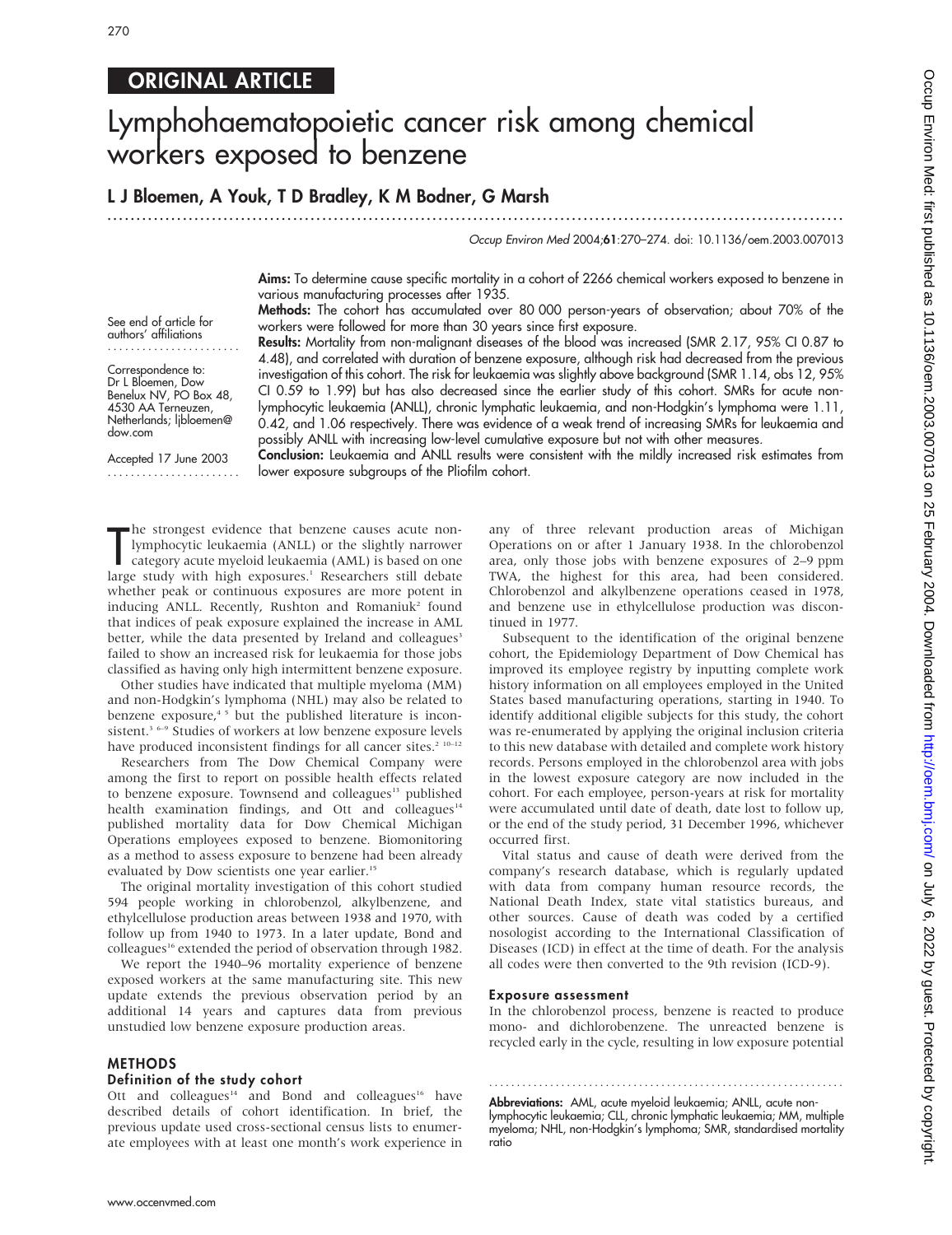in later steps. The operations started in 1920. Measurements of ambient benzene levels were available from the start up of the plant in 1944. The alkylbenzene area manufactured mainly styrene via alkylation of benzene. Operations started in 1935 and industrial hygiene measurements of airborne benzene are available since 1953. The ethylcellulose unit started up in1936; it used benzene as a solvent. The process included loading and unloading of batch reactors which contributed to high benzene exposures. Initial high exposures for some jobs in this area were mediated by engineering changes.

Based on industrial hygiene measurements, jobs in the original study<sup>14</sup> were assigned to one of four time weighted average exposure categories: very low  $\langle$  <2 ppm, average 1 ppm), low (2–9 ppm, average 5 ppm), moderate (10– 24 ppm, average 15 ppm), and high (25+ ppm, average 30 ppm). For the current update, a certified industrial hygienist familiar with the relevant production areas reassessed all jobs using the original categories except the "very low" category. This was split at 1 ppm. No differences were seen in individual exposure estimates compared to the previous study.

Individual employee work histories were linked to job and time specific benzene exposure estimates to compute summary exposure measures. We used three such measures to evaluate risk: (1) duration of exposure is the cumulative time (years) spent in jobs with non-zero exposure; (2) cumulative exposure (ppm-years) is the cumulative product of days in each job and the estimated average daily exposure to benzene divided by 365.25; and (3) average intensity of exposure (ppm) is the ratio of cumulative exposure to duration of exposure. Each exposure measure was categorised at three levels, chosen so as to include one third of all leukaemia cases at each level of cumulative exposure. Personyears for computing exposure indexes includes the time workers were exposed prior to meeting the criteria for entry into the cohort.

#### Statistical analysis

We used a modified life table procedure (Occupational Cohort Mortality Analysis Program, OCMAP-PLUS)<sup>17</sup> to examine the total and cause specific mortality of the cohort from 1 January 1940 to 31 December 1996. Using an OCMAP-PLUS modified life table procedure, the person-years at risk contributed by each study member were jointly classified by the primary study factors race (white, non-white), sex (male, female), calendar time (1940–54, 1955–59, 1960–64, 1965–69, 1970–74, 1975–79, 1980–84, 1985–89, 1990–96) and age group  $(<5, 5-9, 10-14, 15-19, 20-24, 25-29, \ldots, 75-79, 80-84,$ 85+). For each study member, person-years at risk began on the date on which one month of cumulative service in (post-1937) benzene related jobs was achieved or 1 January 1940, whichever was later. Person-years at risk for mortality were accumulated until date of death, date of loss to follow up, or the end of the study period (31 December 1996), whichever occurred first.

Cumulative exposure was calculated as the product of the number of days in each job and the estimated average daily exposure to benzene (in ppm-years). The 39.7 ppm-years is the average estimate of cumulative exposure computed as of the end of follow up for all workers. This is not a measure of average intensity, rather it is an average of the cumulative exposure values for all workers at the end of their work history.

Expected numbers of deaths were computed from population death rates provided by the Mortality and Population Data System (MPDS) maintained at the University of Pittsburgh.<sup>18</sup> In addition to US death rates, local death rates were derived for the combined populations of the six county

area from which the workforce was largely drawn (Midland, Bay, Isabella, Gratiot, Saginaw, Gladwin). Statistics were generated from 1940 onwards for malignant causes and 1960 onward for non-malignant causes of death.

Mortality excesses and deficits were expressed as standardised mortality ratios (SMRs) and their associated 95% confidence intervals (CI). The latter were derived using Poisson probabilities.<sup>1</sup>

A 15 year lag period was used to test the association of non-malignant blood diseases and lymphohaematopoietic cancers with cumulative exposure to benzene. Lagging of exposure was used to isolate those exposure periods most relevant to aetiology, in an attempt to model potential disease latency. The use of a 15 year lag period is suggested by the Pliofilm cohort investigation.<sup>20</sup>

#### RESULTS

The cohort includes 2266 members who worked for more than one month in benzene exposed jobs, and who contributed 82 411 person-years. About two thirds (68%) were followed for at least 30 years. The cohort is predominantly white (99.5%) and mostly male (94%). Nearly half (47%) were hired in the decade following 1940. A large portion were short term workers: 42% worked less than a year and only 26% worked five or more years.

Fifty nine per cent of the cohort worked in the ethyl cellulose area where benzene was used as a solvent. The average duration of exposure to benzene was 4.8 years (range 3 months to 45 years), average cumulative exposure was 39.7 ppm-years (range 0.05–852 ppm-years), and average intensity of exposure to benzene was 9.6 ppm (range 0.5– 35 ppm). There were no notable differences between the 939 workers who were members of the cohort defined by Bond and colleagues<sup>16</sup> and the 1327 newly identified cohort members for any of the demographic and exposure variables considered (data not shown).

A total of 1054 deaths were identified among 2266 employees (46%) as of 31 December 1996, and only 13 study members (0.6%) had unknown vital status. Table 1 presents overall SMRs for the cohort using US comparisons. Benzene workers experienced 10% fewer overall deaths than expected. Comparisons using local county data produced similar results (data not shown). The risk estimate for non-malignant diseases of blood and blood forming organs was greater than expected, SMR 2.17 (95% CI 0.87 to 4.48). One fourth of all deaths were due to malignancies, almost exactly the number expected (SMR 0.97, 95% CI 0.86 to 1.09). No remarkable increases in risk were seen for any malignant causes considered. Fewer than expected deaths occurred from MM (3 observed, 4.2 expected) and chronic lymphatic leukaemia (CLL; 1 observed, 2.4 expected). Risk estimates for NHL, leukaemia, and ANLL were slightly increased (1.06, 1.14, 1.11, respectively). No notable differences in mortality were seen between the members of the original cohort and those newly identified in this study.

Analyses by duration of exposure, cumulative exposure, and average intensity are shown in table 2 for selected causes. The risk for non-malignant diseases of the blood appeared to increase with increasing duration of benzene exposure. The monotonic pattern did not persist for the other two exposure measures; however, the highest SMRs were associated with the highest exposure class. For leukaemia mortality and its subset, ANLL, SMRs increased in magnitude with cumulative exposure, whereas the other two exposure measures showed indistinct patterns. Results for ANLL are particularly difficult to interpret due to the small number of deaths. Non-Hodgkin's lymphoma mortality displayed no remarkable trends with exposure.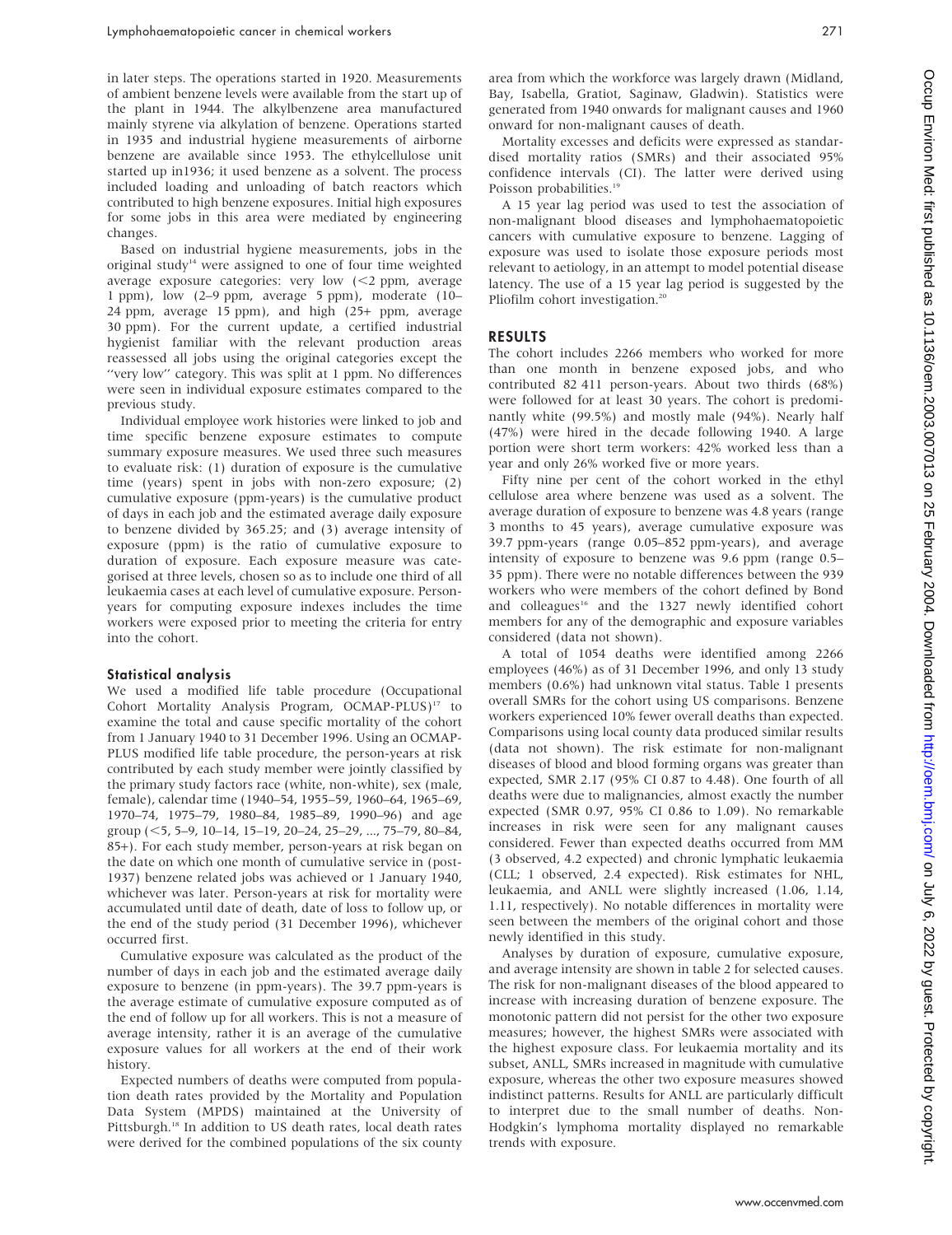|                | Table 1 Observed deaths and SMRs for selected causes of death among benzene exposed chemical workers, compared to the |  |  |
|----------------|-----------------------------------------------------------------------------------------------------------------------|--|--|
| US population† |                                                                                                                       |  |  |

| Cause of death (9th revision)                               | <b>Deaths</b>                              | <b>SMR</b> | 95% CI           |
|-------------------------------------------------------------|--------------------------------------------|------------|------------------|
| All causes of death (001-999)                               | 972                                        | $0.90**$   | 0.85 to 0.96     |
| All malignant neoplasms (140-208)                           | 278                                        | 0.97       | 0.86 to 1.09     |
| Digestive organs and peritoneum (150-159)                   | 65                                         | 0.90       | 0.70 to 1.15     |
| Bronchus, trachea, and lung (162)                           | 97                                         | 1.00       | 0.81 to 1.21     |
| Prostate (185)                                              | 22                                         | 0.95       | 0.59 to 1.43     |
| Kidney (189.0, 189.1, 189.2)                                | 8                                          | 1.16       | 0.50 to 2.29     |
| Bladder and other urinary (188, 189.3, 189.4, 189.8, 189.9) |                                            | 0.39       | $0.08$ to $1.14$ |
| Malignant melanoma of skin (172)                            | $\begin{array}{c} 3 \\ 5 \\ 7 \end{array}$ | 1.27       | 0.41 to 2.97     |
| Central nervous system (191, 192)                           |                                            | 0.93       | 0.37 to 1.92     |
| All lymphatic and haematopoietic tissue (200-208)           | 27                                         | 1.01       | 0.66 to 1.46     |
| Non-Hodgkin's lymphoma (200.0-200.8, 202.0, 202.8)          | 10                                         | 1.06       | 0.51 to 1.95     |
| Hodgkin's disease (201)                                     | $\frac{2}{3}$                              | 1.01       | 0.12 to 3.63     |
| Multiple myeloma (203)                                      |                                            | 0.72       | $0.15$ to $2.10$ |
| Leukaemia and aleukaemia (204-208)                          | 12                                         | 1.14       | 0.59 to 1.99     |
| Chronic lymphatic leukaemia (204.1)                         |                                            | 0.42       | $0.01$ to $2.36$ |
| Acute non-lymphocytic leukaemia (205.0, 206.0, 207.0)       | 4                                          | 1.11       | $0.30$ to $2.83$ |
| Diseases of blood and blood forming organs (280-289)        | $\overline{7}$                             | 2.17       | 0.87 to 4.48     |
| Cerebrovascular disease (430-438)                           | 52                                         | 0.84       | $0.63$ to $1.11$ |
| All heart diseases (390-398, 402, 404, 410-429)             | 380                                        | $0.90*$    | 0.81 to 0.99     |
| Non-malignant respiratory disease (460-519)                 | 74                                         | 0.85       | 0.67 to 1.07     |
| All external causes (800-999)                               | 50                                         | 0.79       | 0.59 to 1.04     |

Non-malignant causes: 1960–96, 2171 workers, 60 506 person-years at risk. Malignant causes: 1940–96, 2266 workers, 82 411 person-years at risk. \*p<0.05; \*\*p<0.01.

Table 2 Observed deaths and SMRs by benzene exposure measures for selected causes of death, benzene exposed chemical workers, US comparisons

|                                                |               | 0 year lag               |            |                  |                | 15 year lag |                  |  |
|------------------------------------------------|---------------|--------------------------|------------|------------------|----------------|-------------|------------------|--|
| <b>Exposure measure</b>                        |               | <b>Obs</b>               | <b>SMR</b> | 95% CI           | Obs            | <b>SMR</b>  | 95% CI           |  |
| Diseases of the blood and blood forming organs |               |                          |            |                  |                |             |                  |  |
| Duration (y)                                   | $<$ 5         | 4                        | 1.88       | 0.51 to 4.82     | 4              | 1.80        | 0.49 to 4.62     |  |
|                                                | $5 - 9$       | $\mathbf{1}$             | 2.48       | 0.06 to 13.84    | $\mathbf{1}$   | 2.50        | 0.06 to 13.92    |  |
|                                                | $10+$         | 2                        | 2.90       | 0.35 to 10.48    | $\sqrt{2}$     | 3.33        | 0.40 to 12.02    |  |
| Cumulative exposure                            | $<$ 28.3      | 5                        | 2.53       | 0.82 to 5.91     | 5              | 2.46        | 0.80 to 5.73     |  |
| (ppm-years)                                    | $28.3 - 79.1$ | $\mathbf 0$              | 0.00       | 0.00 to 5.72     | $\mathbf 0$    | 0.00        | 0.00 to 5.93     |  |
|                                                | $79.1+$       | $\overline{2}$           | 3.33       | 0.40 to 12.04    | $\sqrt{2}$     | 3.56        | 0.43 to 12.86    |  |
| Average intensity (ppm)                        | $<$ 5         | 3                        | 2.42       | 0.50 to 7.08     | 5              | 1.76        | 0.57 to 4.10     |  |
|                                                | $5 - 14$      | $\mathbf{1}$             | 1.02       | 0.03 to 5.69     | $\overline{2}$ | 5.68        | 0.69 to 20.54    |  |
|                                                | $15+$         | 3                        | 2.99       | 0.62 to 8.74     | $\Omega$       | 0.00        | 0.00 to 182.44   |  |
|                                                |               |                          |            |                  |                |             |                  |  |
| Leukaemia and aleukaemia                       |               |                          |            |                  |                |             |                  |  |
| Duration (y)                                   | $<$ 5         | 5                        | 0.70       | $0.23$ to $1.63$ | 6              | 0.78        | 0.29 to 1.70     |  |
|                                                | $5 - 9$       | 4                        | 3.09       | 0.84 to 7.90     | 3              | 2.51        | 0.52 to 7.34     |  |
|                                                | $10+$         | 3                        | 1.44       | 0.30 to 4.20     | 3              | 1.84        | 0.38 to 5.38     |  |
| Cumulative exposure                            | $<$ 340       | 4                        | 0.60       | 0.16 to 1.54     | 5              | 0.69        | 0.23 to 1.62     |  |
| (ppm-years)                                    | $28.3 - 79.1$ | $\overline{\mathcal{A}}$ | 2.00       | 0.54 to 5.11     | 3              | 1.71        | 0.35 to 5.00     |  |
|                                                | $79.1+$       | $\overline{\mathcal{A}}$ | 2.16       | 0.59 to 5.53     | $\overline{4}$ | 2.55        | 0.70 to 6.54     |  |
| Average intensity (ppm)                        | $<$ 5         | 3                        | 0.75       | 0.16 to 2.20     | 9              | 0.95        | $0.44$ to $1.81$ |  |
|                                                | $5 - 14$      | 5                        | 1.57       | $0.51$ to $3.66$ | 3              | 2.96        | $0.61$ to $8.64$ |  |
|                                                | $15+$         | $\overline{\mathcal{A}}$ | 1.19       | 0.32 to 3.05     | $\Omega$       | 0.00        | 0.00 to 60.93    |  |
|                                                |               |                          |            |                  |                |             |                  |  |
| Acute non-lymphocytic leukaemia                |               |                          |            |                  |                |             |                  |  |
| Duration (y)                                   | $<$ 5         | $\overline{2}$           | 0.82       | 0.10 to 2.97     | 3              | 1.18        | 0.24 to 3.46     |  |
|                                                | $5 - 9$       | $\mathbf{1}$             | 2.20       | 0.06 to 12.23    | $\mathbf 0$    | 0.00        | 0.00 to 8.33     |  |
|                                                | $10+$         | $\mathbf{1}$             | 1.37       | 0.03 to 7.66     | $\mathbf{1}$   | 1.58        | 0.04 to 8.79     |  |
| Cumulative exposure                            | $<$ 28.3      | $\overline{2}$           | 0.87       | $0.11$ to $3.13$ | 3              | 1.26        | 0.26 to 3.69     |  |
| (ppm-years)                                    | $28.3 - 79.1$ | $\mathbf{1}$             | 1.47       | 0.04 to 8.17     | $\mathbf 0$    | 0.00        | 0.00 to 5.65     |  |
|                                                | $79.1+$       | $\mathbf{1}$             | 1.61       | 0.04 to 8.95     | $\overline{1}$ | 1.71        | 0.04 to 9.51     |  |
| Average intensity (ppm)                        | $<$ 5         | $\mathbf 0$              | 0.00       | 0.00 to 2.64     | 3              | 0.93        | 0.19 to 2.73     |  |
|                                                | $5 - 14$      | 3                        | 2.66       | 0.55 to 7.76     | $\mathbf{1}$   | 2.65        | 0.07 to 14.74    |  |
|                                                | $15+$         | $\mathbf{1}$             | 0.92       | $0.02$ to $5.13$ | $\mathbf 0$    | 0.00        | 0.00 to 146.28   |  |
| Non-Hodgkin's lymphoma                         |               |                          |            |                  |                |             |                  |  |
| Duration (y)                                   | $<$ 5         | 6                        | 0.93       | 0.34 to 2.02     | 6              | 0.87        | 0.32 to 1.88     |  |
|                                                | $5 - 9$       | 1                        | 0.88       | 0.02 to 4.88     | $\mathbf{1}$   | 0.92        | 0.02 to 5.11     |  |
|                                                | $10+$         | 3                        | 1.67       | 0.34 to 4.88     | 3              | 2.15        | 0.44 to 6.28     |  |
| Cumulative exposure                            | < 8.3         | 8                        | 1.31       | 0.57 to 2.58     | 8              | 1.23        | 0.53 to 2.42     |  |
| (ppm-years)                                    | $28.3 - 79.1$ | $\overline{2}$           | 1.15       | $0.14$ to $4.16$ | $\overline{2}$ | 1.28        | 0.16 to 4.64     |  |
|                                                | $79.1+$       | $\overline{0}$           | 0.00       | 0.00 to 2.34     | $\mathbf 0$    | 0.00        | 0.00 to 2.75     |  |
|                                                | $<$ 5         | 6                        | 1.67       | $0.61$ to $3.64$ | 10             | 1.18        | 0.56 to 2.17     |  |
| Average intensity (ppm)                        |               |                          |            |                  |                |             |                  |  |
|                                                | $5 - 14$      | $\overline{2}$           | 0.69       | 0.08 to 2.48     | $\mathbf 0$    | 0.00        | $0.00$ to $4.21$ |  |
|                                                | $15+$         | $\overline{2}$           | 0.68       | 0.08 to 2.47     | $\mathbf 0$    | 0.00        | 0.00 to 78.26    |  |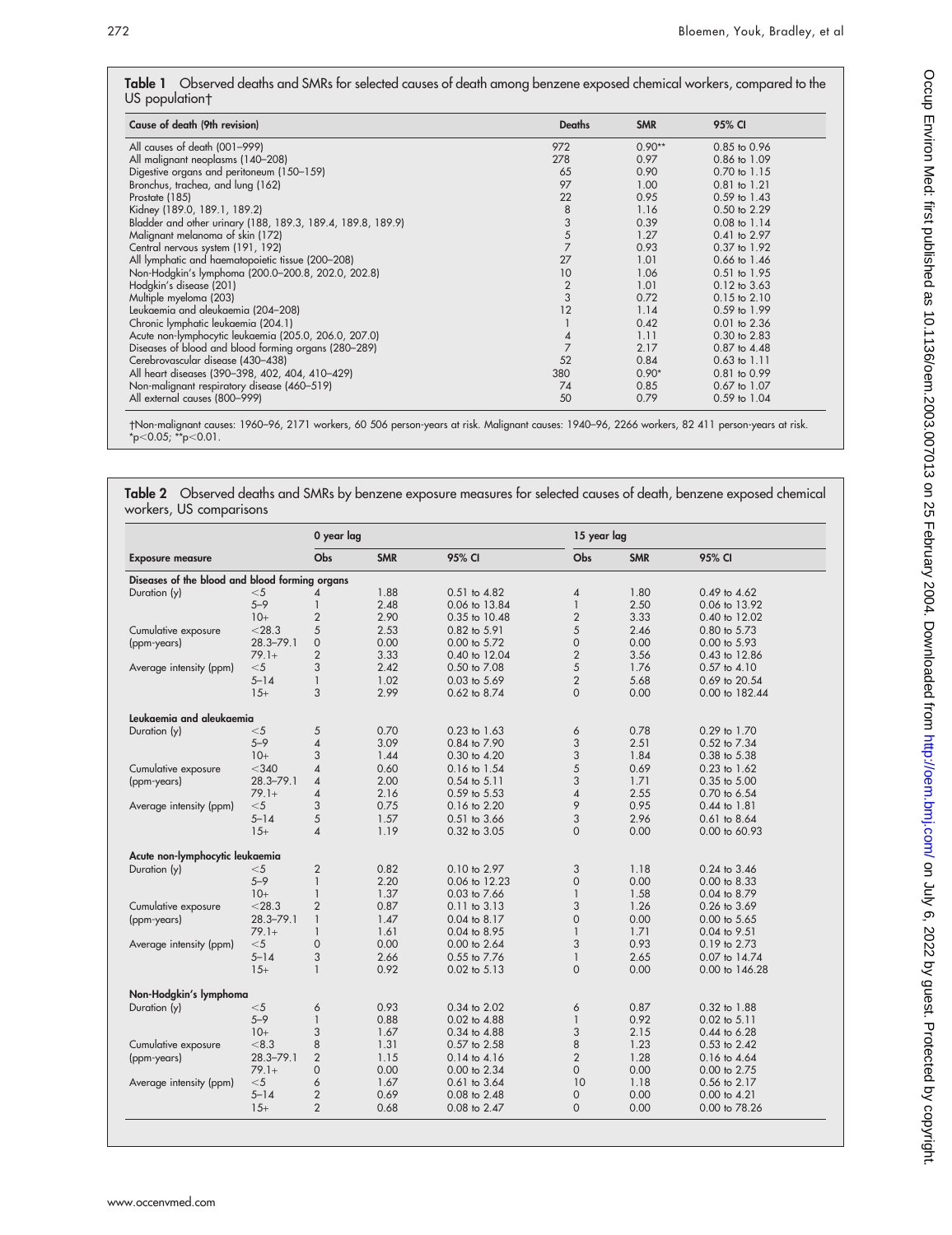Lagging exposure by 15 years did not seem to markedly strengthen any of the individual risk estimates or trends with exposure, as would be expected for diseases with characteristic latency periods.

## DISCUSSION AND CONCLUSIONS

This updated and expanded cohort study benefits from long and relatively complete follow up and well characterised exposure estimates. On the other hand, data on peak exposures were too sparse to be useful, and the scarcity of deaths from some key causes, such as ANLL, limited the inferences we might draw from the results.

The highest SMR in this investigation was attributed to non-malignant diseases of the blood (SMR 2.17, 95% CI 0.87 to 4.48), but this estimate has declined markedly since the previous investigation<sup>16</sup> (SMR 4.44, 95% CI 0.88 to 12.52, 3) cases). An earlier study of a subgroup of the cohort<sup>13</sup> found no adverse effects in peripheral blood counts as performed during routine health examinations. Two of the three cases in the cohort of Bond and colleagues (one pernicious anaemia and one aplastic anaemia) were excluded from the current analyses because their deaths occurred prior to 1960, the early limit of the MPDS population rate data. Six other cases were added since the previous update. The current seven deaths included two myelofibroses, two unspecified anaemias, and one case each of aplastic anaemia, leucopenia, and coagulopathy.

The update by Bond and colleagues<sup>16</sup> showed an increase in leukaemia risk, though based on only four observed deaths (SMR 1.94, 95% CI 0.52 to 4.88). With triple the number of leukaemia deaths in the current study, the risk estimate has declined markedly, and is now only slightly above background levels (SMR 1.14, 95% CI 0.59 to 1.99). Risk estimates for ANLL and NHL were smaller yet (SMR 1.11, 95% CI 0.30 to 2.83; SMR 1.06, 95% CI 0.51 to 1.95, respectively). Deaths from the other relevant disease categories, CLL and MM, were fewer than expected.

With respect to exposure trends, mortality from diseases of the blood was correlated with increasing exposure duration and may be associated with high levels of cumulative or average intensity of exposure. On the other hand, leukaemia and ANLL showed weak increases with cumulative exposure but not the other measures, and NHL showed no clear patterns.

An average cumulative exposure of 39.7 ppm-years and an average intensity 9.6 ppm positions this study above those of refinery and distribution workers, but on the very lowest exposure grouping of the Pliofilm cohort.

The mean cumulative exposure for cases and controls in the study on marketing and distribution workers in the UK is 4.6 ppm-years.2 The risk for acute myeloid and monocytic leukaemia, a disease category similar to ANLL, is 2.38 in the highest of the quintiles for cumulative exposure, higher or above 4.79 ppm-years. This is above the risk of 0.87 seen in this study for the lowest category,  $\langle 27.8 \text{ ppm-years. Also,}$ our risk estimates for ANLL are considerably lower than those seen in the study on Chinese workers in the benzene exposure categories comparable to ours.<sup>10</sup>

An early meta-analysis of petroleum workers<sup>21</sup> produced a meta-SMR of 1.12 for all leukaemia, but since that time, many of the component investigations have been updated, yielding reduced risk estimates. A more recent meta-analysis showed an SMR of 0.96 for AML.<sup>22</sup> Average benzene exposures have been estimated to be below 1 ppm for refinery workers,<sup>23</sup> and somewhat higher for brief periods for distribution workers.<sup>24 25</sup>

Schnatter and colleagues<sup>12</sup> addressed long term average exposures among Pliofilm workers, using four differing exposure models. Regardless of the model, exposures of less than 20 ppm were associated with only background levels of leukaemia. No cases of ANLL were detected among workers exposed at that level. Crump<sup>20 26</sup> examined cumulative exposure in the same cohort. Risk for ANLL increased dramatically over 400 ppm-years of exposure, and for all leukaemia, over 1000 ppm-years. SMRs were lower at lower cumulative exposure levels (0–45 ppm-years: leukaemia relative risk 1.2, 3 cases; ANLL relative risk 0–2.4, 0–2 cases, due to uncertain cell type; 45–400 ppm-years: leukaemia relative risk 2.7, 4 cases; ANLL relative risk 2.0, 1 case).

Risk estimates from our study do not differ markedly from either of the above industries in terms of average exposures. With respect to cumulative exposure, our cohort experienced risks similar to the lowest exposure groupings of the Pliofilm cohort, considered by some to be below an effect threshold. At those levels, we had more cases to analyse, although the small number of ANLL cases makes comparisons tenuous. Data from our study display signs of a weak trend of leukaemia and possibly ANLL at low levels of cumulative exposure. Because the cumulative exposure categories of the Pliofilm cohort are wider, the same low level trends cannot be examined adequately.

#### ACKNOWLEDGEMENTS

The expert assistance of Brenda Jammer, Jean Cartmill, and Monica Chau is greatly appreciated.

#### Authors' affiliations .....................

L J Bloemen, Dow Benelux N.V., Epidemiology, Neely Building,

#### Terneuzen, Netherlands

A Youk, GSPH, Department of Biostatistics, University of Pittsburgh, 130 DeSoto Street, Pittsburgh, PA 15261, USA

T D Bradley, The Dow Chemical Company, Global Ind. Hygiene

Expertise Center, 1803 Building, Midland, MI 48674, USA

K M Bodner, G Marsh, The Dow Chemical Company, Epidemiology, 1803 Building, Midland, MI 48674, USA

#### REFERENCES

- 1 Rinsky RA, Young RJ, Smith AB. Leukemia in benzene workers. Am J Ind Med 1981;2:217–45.
- 2 Rushton L, Romaniuk H. A case-control study to investigate the risk of leukemia associated with exposure to benzene in petroleum marketing and distribution
- workers in the United Kingdom. Occup Environ Med 1997;54:152–66. 3 Ireland B, Collins JJ, Buckley CF, et al. Cancer mortality among workers with benzene exposure. Epidemiology 1997;8:318–20.
- 4 Decouflé P, Blattner WA, Blair A. Mortality among workers exposed to<br>benzene and other agents. Environ Res 1983;30:16–25.
- 5 Yin SN, Hayes RB, Linet MS, et al. A cohort study of cancer among workers exposed to benzene in China: overall results. Am J Ind Med 1996;29:227-35.
- 6 Bezabeh S, Engel A, Morris CB. Does benzene cause multiple myeloma? An analysis of the published case-control literature. Environ Health Perspect 1996;104(suppl 6):1393–8.
- 7 Hotz P, Lauwerys RR. Hematopoietic and lymphatic malignancies in vehicle mechanics. Crit Rev Toxicol 1997;27:443-94.
- 8 Järvholm B, Mellblom B, Norrman R, et al. Cancer incidence of workers in the Swedish petroleum industry. Occup Environ Med 1997;54:686–91.
- 9 Savitz DA, Andrews KW. Review of epidemiologic evidence on benzene and lymphatic and hematopoietic cancers. Am J Ind Med 1997;31:287–95.
- 10 **Hayes RB**, Yin SN, Dosemeci M, et al. Benzene and the dose related incidence of hematologic neoplasms in China. J Natl Cancer Inst 1997;89:1065–71.
- 11 Schnatter AR, Armstrong TW, Thompson LS, et al. The relationship between low-level benzene exposure and leukemia in Canadian petroleum distribution<br>workers. *Environ Health Perspect* 1996;**104**(suppl 6):1375–9.
- 12 Schhnatter AR, Nicholich MJ, Bird MG. Determination of leukemogenic benzene exposure concentrations: refined analysis of the Pliofilm cohort. Risk Anal 1996;16:833–40.
- 13 Townsend JC, Ott MG, Fishbeck WA. Health exam findings among individuals occupationally exposed to benzene. J Occup Med 1978;20:543–8.
- 
- 14 **Ott MG**, Townsend JC, Fishbeck WA, *et al. Mortality among individual*<br>occupationally exposed to benzene. Arch Environ Health 1978;33:3–10.<br>15 **Roush GJ**, Ott MG. A study of benzene exposure versus urinary phenol level Am Ind Hyg Assoc J 1997;38:67-75.
- 16 Bond GG, McLaren EA, Baldwin CL, et al. An update of mortality among chemical workers exposed to benzene. Br J Ind Med 1986;43:685–91.
- 17 Marsh GM, Youk AO, Stone RA, et al. OCMAP-PLUS, a new program for the comprehensive analysis of occupational cohort data. J Occup Environ Med 1998;40:351–62.